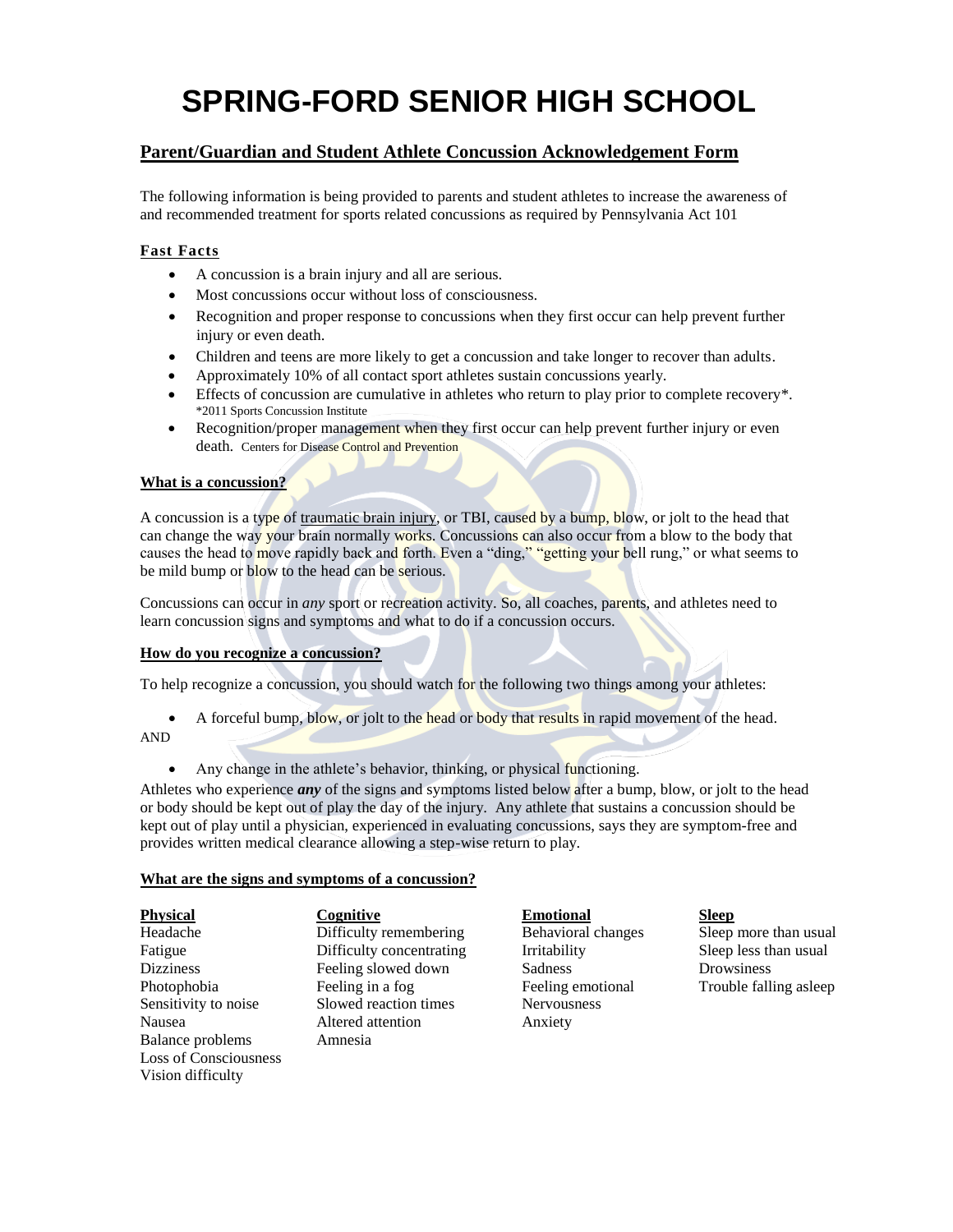Complete physical, cognitive, emotional, and social rest is advised while the student athlete is experiencing symptoms and signs of a concussion/traumatic brain injury. Minimize mental exertion, overstimulation, cell phone and computer usage, as well as video gaming and multi-tasking etc.

# **Second Impact Syndrome (SIS)**

Second impact syndrome is a very rare condition in which a second concussion occurs before a first concussion has properly healed, causing rapid and severe brain swelling and often catastrophic results. Second impact syndrome can result from even a very mild concussion that occurs days or weeks after the initial concussion. Most cases of second impact syndrome occur in young athletes and this is why it is IMPERATIVE that if a student-athlete is suspected of having a concussion, he/she does not return to play until he/she is evaluated by proper medical staff.

Symptoms of SIS include:

- Dilated pupils
- Loss of eye movement
- Unconsciousness
- Respiratory Failure
- Death

In many cases, second impact syndrome is fatal. In those cases where it isn't fatal, you can expect the longterm effects to be similar to those of severe traumatic brain injury.

# **Spring-Ford Concussion Policy**

# **Return to Play**

**Any athlete who is suspected of having a concussion will be immediately removed from activity and not be permitted to return to sports that same day. Any athlete who sustains a concussion will not be permitted to return to sports until they have written medical release with no limitations from the athlete's physician. Additionally, any athlete who has sustained a concussion MUST follow the below stepwise progression.** The athlete should be symptom free before beginning this progression. The athlete should complete each level and progress to the next if they remain asymptomatic both at rest and with provocative exercise.

| <b>Rehabilitation Stage</b>                                                                  | <b>Functional Exercise</b>                                                                  |  |
|----------------------------------------------------------------------------------------------|---------------------------------------------------------------------------------------------|--|
| 1. No activity                                                                               | Complete physical and cognitive rest                                                        |  |
| 2. Light aerobic activity                                                                    | Walking, swimming, stationary cycling at 70% maximum heart rate; no<br>resistance exercises |  |
| 3. Sport-specific exercise                                                                   | Specific sport-related drills but no head impact                                            |  |
| More complex drills, may start light resistance training<br>4. Noncontact training<br>drills |                                                                                             |  |
| 5. Full-contact practice                                                                     | After medical clearance, participate in normal training                                     |  |
| 6. Return to play                                                                            | Normal game play                                                                            |  |